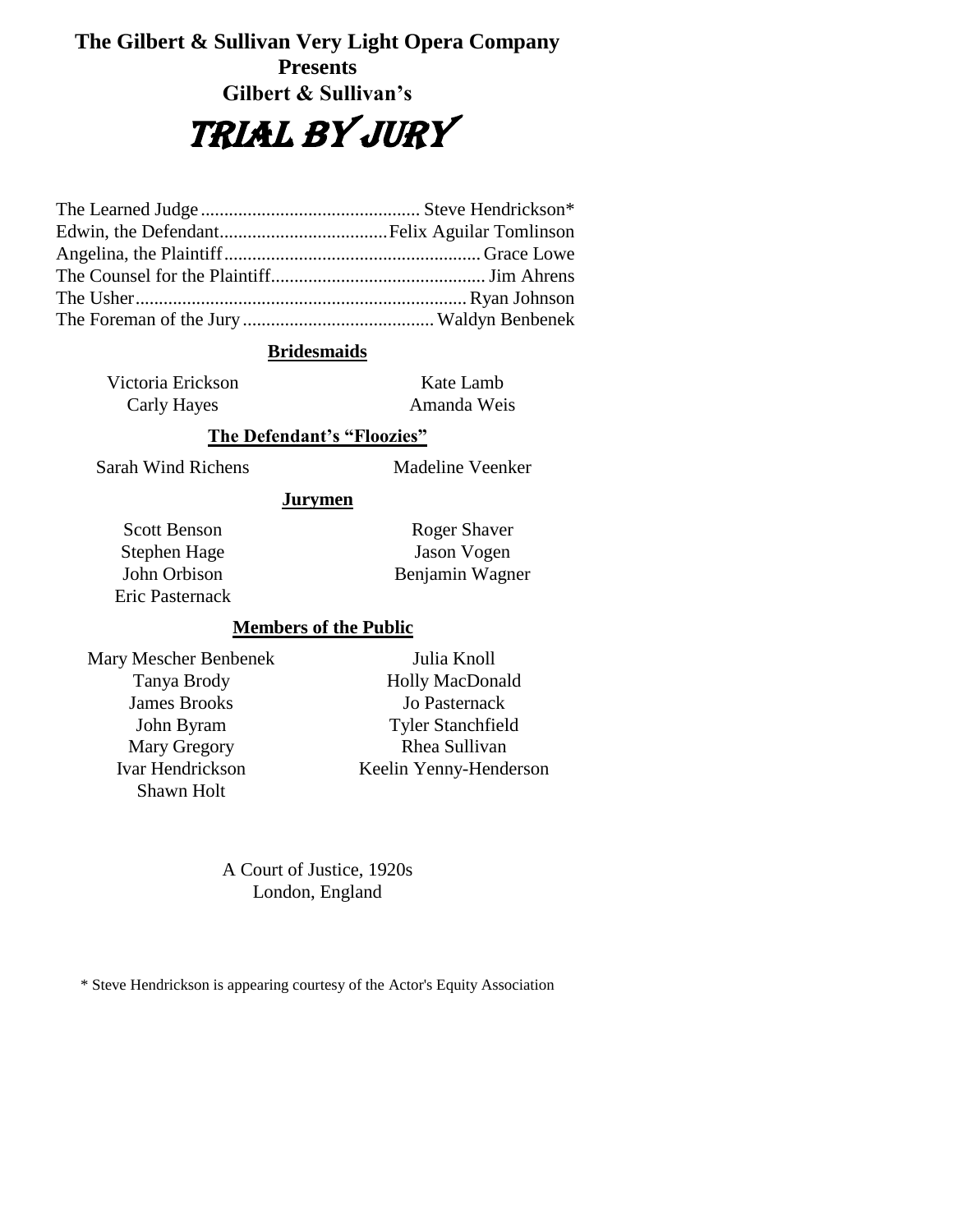## **DIRECTOR'S NOTE**

*Trial by Jury* was the only one-act opera Gilbert & Sullivan wrote together and the very first of the operas they wrote for D'Oyly Carte. Their one previous collaboration, *Thespis* (1871), had only moderate success and had not been a pleasant experience for Gilbert. With all the known copies of that score lost in a warehouse fire, today we have no way of knowing how good Sullivan's efforts had been on behalf of Gilbert's libretto. At the time there seemed no reason why the two would ever join forces again. Then, three years later Richard D'Oyly Carte needed a curtain raiser for his upcoming production of Offenbach's *La Perichole.* Gilbert already had a great little one-act to offer him, and the producer proposed that Sullivan set it to music. It seems time is a great healer. Less than three months later, *Trial* was a huge hit and is now the world's most-produced English language oneact opera, not to mention the happy reboot of an immensely successful artistic partnership.

#### *Lesley Hendrickson*

#### **SYNOPSIS**

The case before the court is a breach of promise of marriage. Angelina is suing Edwin for having gone back on his promise to marry her, and she wants "damages" — that is, compensatory payment.

Edwin, the defendant, arrives with a couple of floozies. The members of the public and jurors take an instant dislike to him, despite the court usher's insistence that the trial must proceed without any kind of bias. The judge recounts how he worked his way to his prominent position, assisted by a rich attorney whose "elderly, ugly daughter" he pretended to woo and then later "threw over."

Angelina, the plaintiff, arrives with her bridesmaids in tow and melts the hearts of the jurymen. Seeing the way things are going, Edwin offers to marry Angelina this very day, as long as he can marry one of the floozies tomorrow. The judge has no objections, but Angelina's counsel points out that this would be "burglary!" Stymied for a solution, the entire company can do nothing but sing.

Angelina makes a final heart-wrenching plea for a substantial sum to make up for her heartache. Edwin claims that he is such an unpleasant chap that she's well off without him. In desperation, he goes so far as to suggest that he might even "thrash her" when he is drunk. The judge suggests plying him with liquor to test that theory, but is overruled by the rest of the court (except Edwin). Finally the judge, who has an eye for an attractive woman, comes up with a solution to the case which satisfies everyone.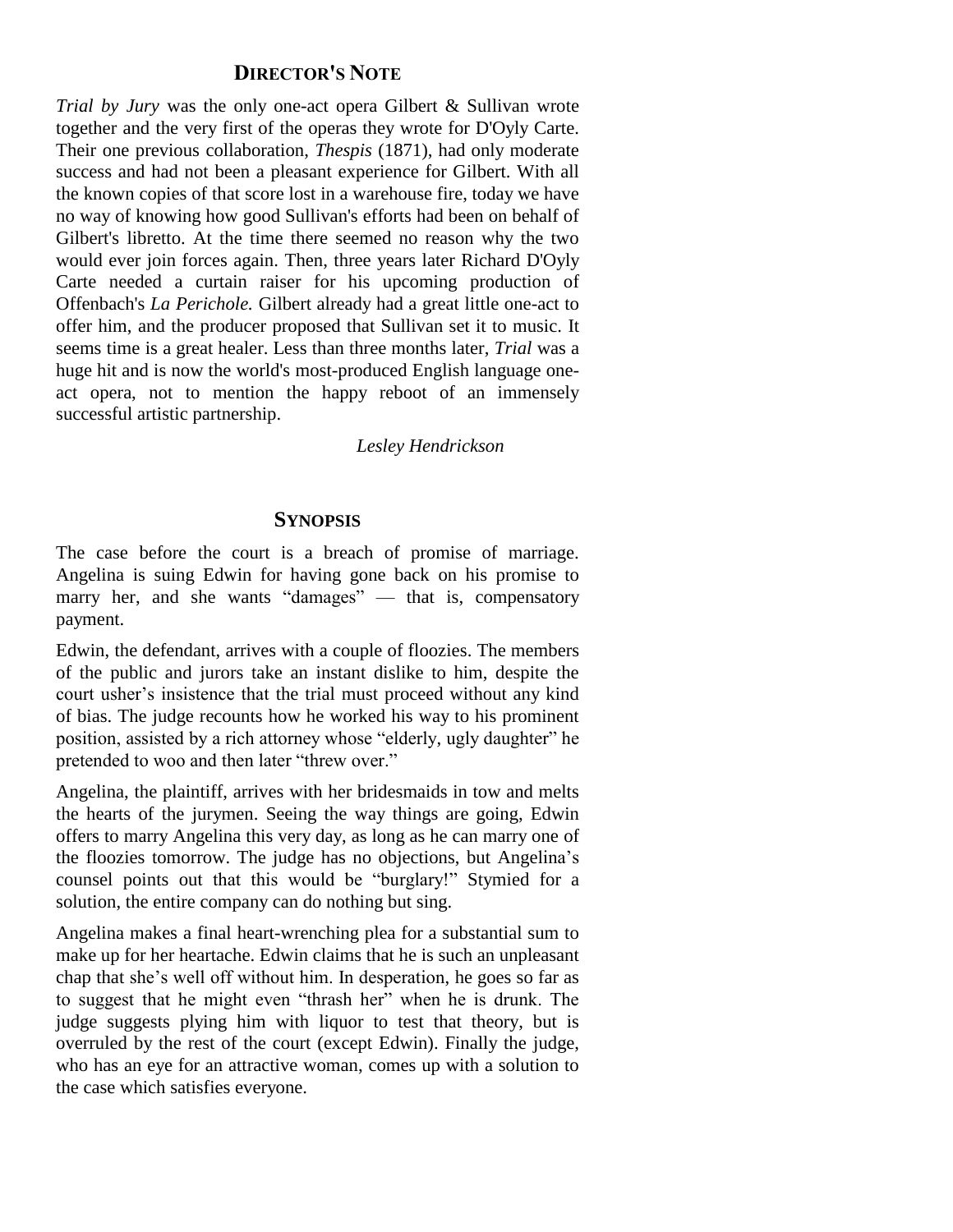# **PRODUCTION STAFF**

| Set BuildersJack Kravik, Dean Laurance, Don Lucast |
|----------------------------------------------------|
|                                                    |
|                                                    |
|                                                    |
|                                                    |
|                                                    |

## *The Board:*

# **ORCHESTRA**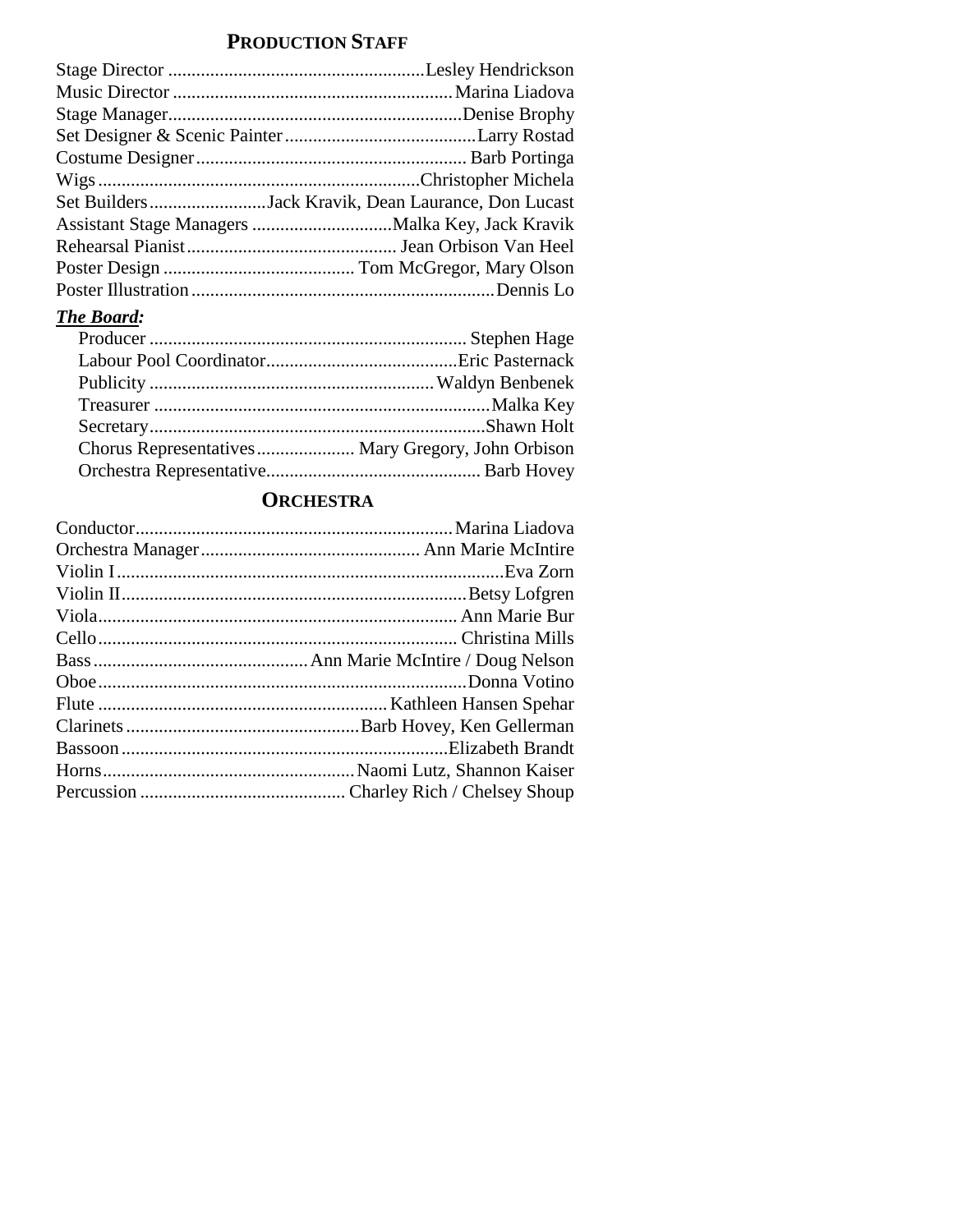#### **GLOSSARY** *(in order of occurrence)*

- **Is this the Court of the Assizes? Beware, my heart advises**  periodical sessions of court for civil and criminal cases. The GSVLOC replaced Gilbert's original word, "Exchequer" in order to eliminate the unfortunate word with which it rhymes …
- **Your evil star's in the ascendant –** your astrological timing couldn't be worse
- **Tink-a-tank –** onomatopoetic sound of a guitar (or ukulele)

**love unchanged will cloy –** become too much, or too sweet, for pleasure

**never be reversed in banc –** overturned by a superior court

- **I was… an impecunious party –** one who is short of money
- **a brief which I'd bought of a booby –** papers summarizing a court case; a fool
- **in Westminster Hall I danced a dance like a semi-despondent fury –** the site of the High Court of Justice from 1755 to 1884; in mythology, furies were female avenging spirits

**at the Bailey and Middlesex Sessions –** the names of courts in London

- **an incubus then I thought her –** a nightmarish oppressor
- **I threw over that rich attorney's elderly ugly daughter –** abandoned, jilted
- **it is patent to the mob –** obvious to everyone
- **my being made a nob was effected by a job a nob is a person of wealth** or distinction; a job means a dirty trick, or string-pulling
- **O'er the season vernal time may cast a shade –** springtime; metaphorically, youth
- **Camberwell became a bower, Peckham an Arcadian vale –** prosaic, working-class suburbs of London
- **Breathing concentrated otto –** from attar of roses, i.e., perfume made of rose petals
- **An existence à la Watteau –** Jean-Antoine Watteau (1684-1721) painted idyllic scenes
- **for the maid had bought her trousseau –** bride's collection of clothing, linens, etc.

**a nice dilemma –** demanding great precision and delicacy

**I'm not prepossessing, as you may be guessing –** attractive

- **if, when in liquor, he would kick her, that is an abatement –** something which subtracts from the value (here, the damages to be awarded for the loss of such a fiancé)
- **I'll reward him from my fob –** small waistband pocket (the reward is presumably small)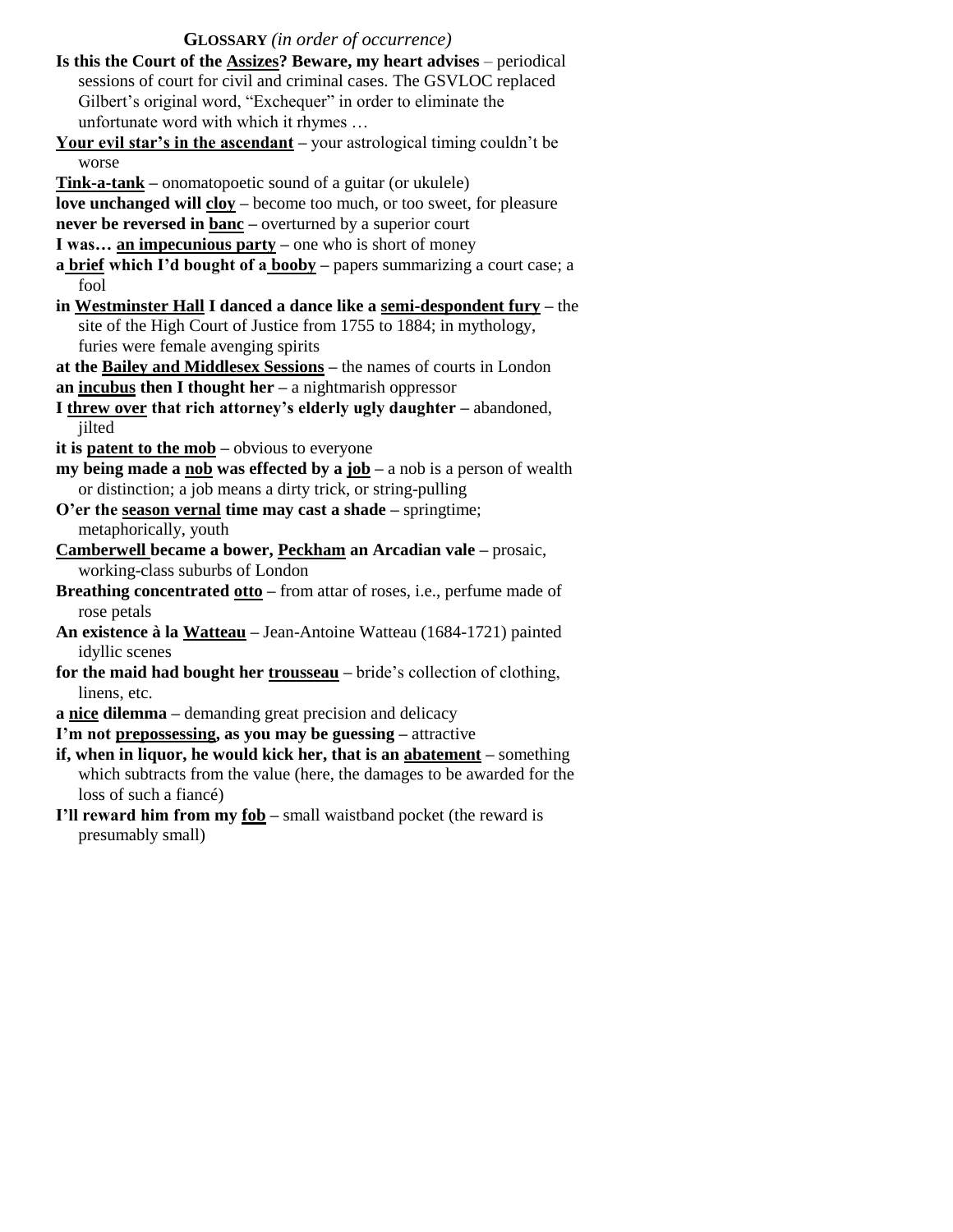**The Gilbert & Sullivan Very Light Opera Company will present Gilbert & Sullivan's**

# **IOLANTHE OR, THE PEER AND THE PERI**



## **February 25 – March 20, 2016**

For information and to get on our mailing list to be notified when tickets are available:

# **gsvloc.org**

Since its founding in 1979 by Dick Fishel and Jim Hart, the company has produced all the Gilbert and Sullivan shows: *Trial By Jury* (1979), *Patience* (1980), *Iolanthe* (1981), *Princess Ida* (1982), *Ruddigore* (1983), *The Gondoliers* (1984), *The Mikado* (Spring 1985), *The Sorcerer* (Fall 1985), *The Pirates of Penzance* (1986), *The Yeomen of the Guard* (1987), *Utopia, Ltd.* (1988), *H.M.S. Pinafore* (1989), *Patience* (1990), *The Grand Duke* (1991), *Iolanthe* (1992), *Princess Ida* (1993), *The Gondoliers* (1994), *Ruddigore* (1995), *The Mikado* (Spring 1996), *The Zoo* and *Trial By Jury* (Fall 1996), *The Sorcerer* (1997), *The Pirates of Penzance* (1998), *The Yeomen of the Guard* (1999), Offenbach's *Orpheus in the Underworld* (2000), *H.M.S. Pinafore* (2001), *Patience* (2002), *The Grand Duke* (2003), *Iolanthe* (2004), *The Gondoliers* (2005), *Princess Ida* (2006), *The Mikado* (2007), *Utopia, Limited* (2008), *Ruddigore* (2009), *The Sorcerer* (2010), *The Pirates of Penzance* (2011), *Patience* (2012), *The Yeomen of the Guard* (2013), *The Grand Duke (2014),* and *H.M.S. Pinafore (2015)* In the Spring of 2016, we will present *Iolanthe*